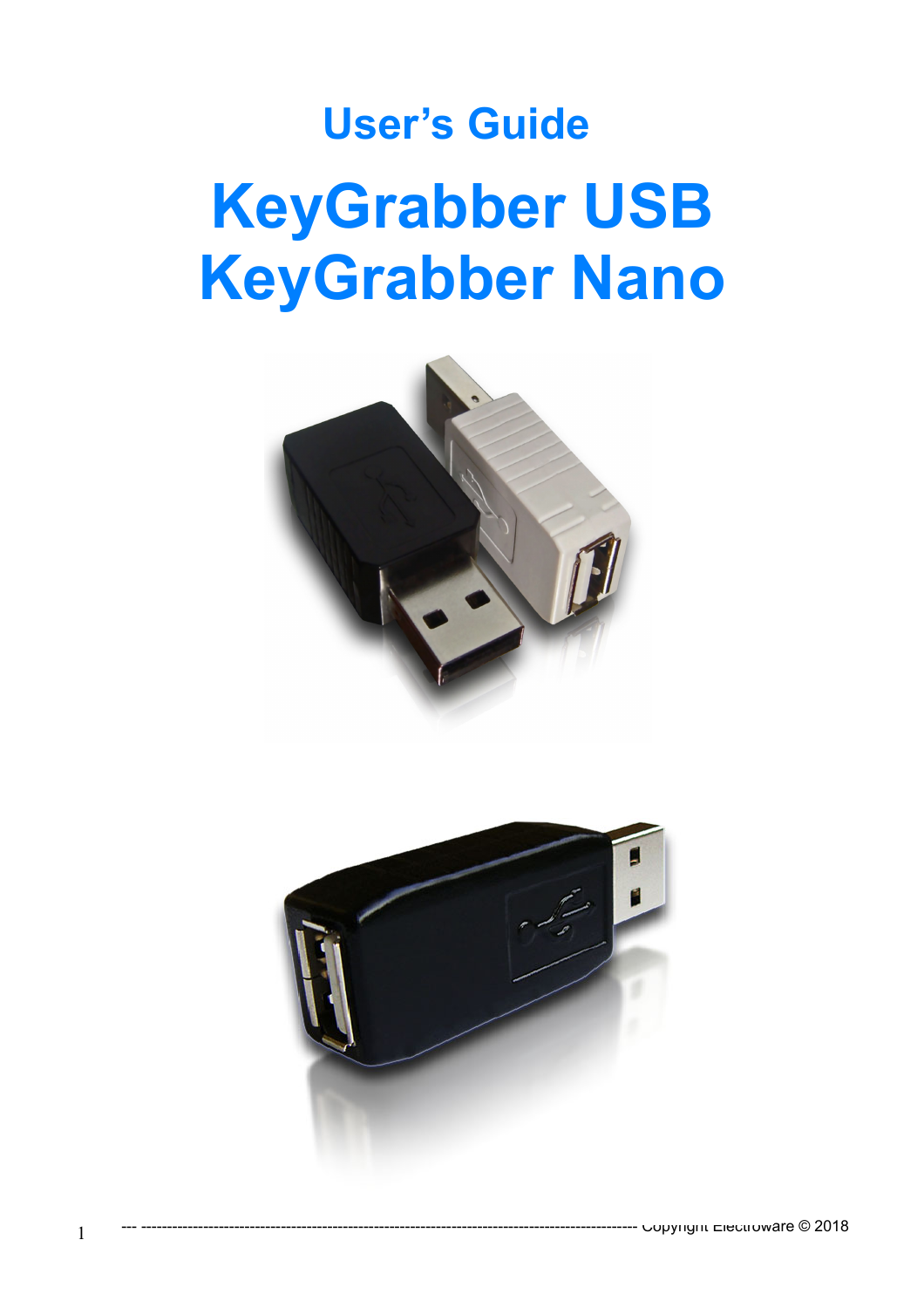### **Quick start**

This section contains concise information on basic keylogger handling. If you need detailed instructions, please refer to sections Recording keystrokes and Viewing recorded data.





**To record keystrokes**, plug the device in-between the keyboard and USB port.

**To view recorded data**, plug the device in-between the keyboard and USB port, and press the 3-key combination **simultaneously** (by default K, B, S)

The keylogger will pop up as a removable drive, containing the file LOG.TXT. This file will contain all recorded keystroke data.



## **Recording keystrokes**

Installation of the *KeyLogger USB* is quick and easy. Simply plug it in between the USB keyboard and the USB port. No software or drivers are required. The USB hardware keylogger will start recording all data typed on the keyboard to the internal flash disk. Once recording starts, new data will be appended to the end of the log file. The device is completely transparent for computer operation.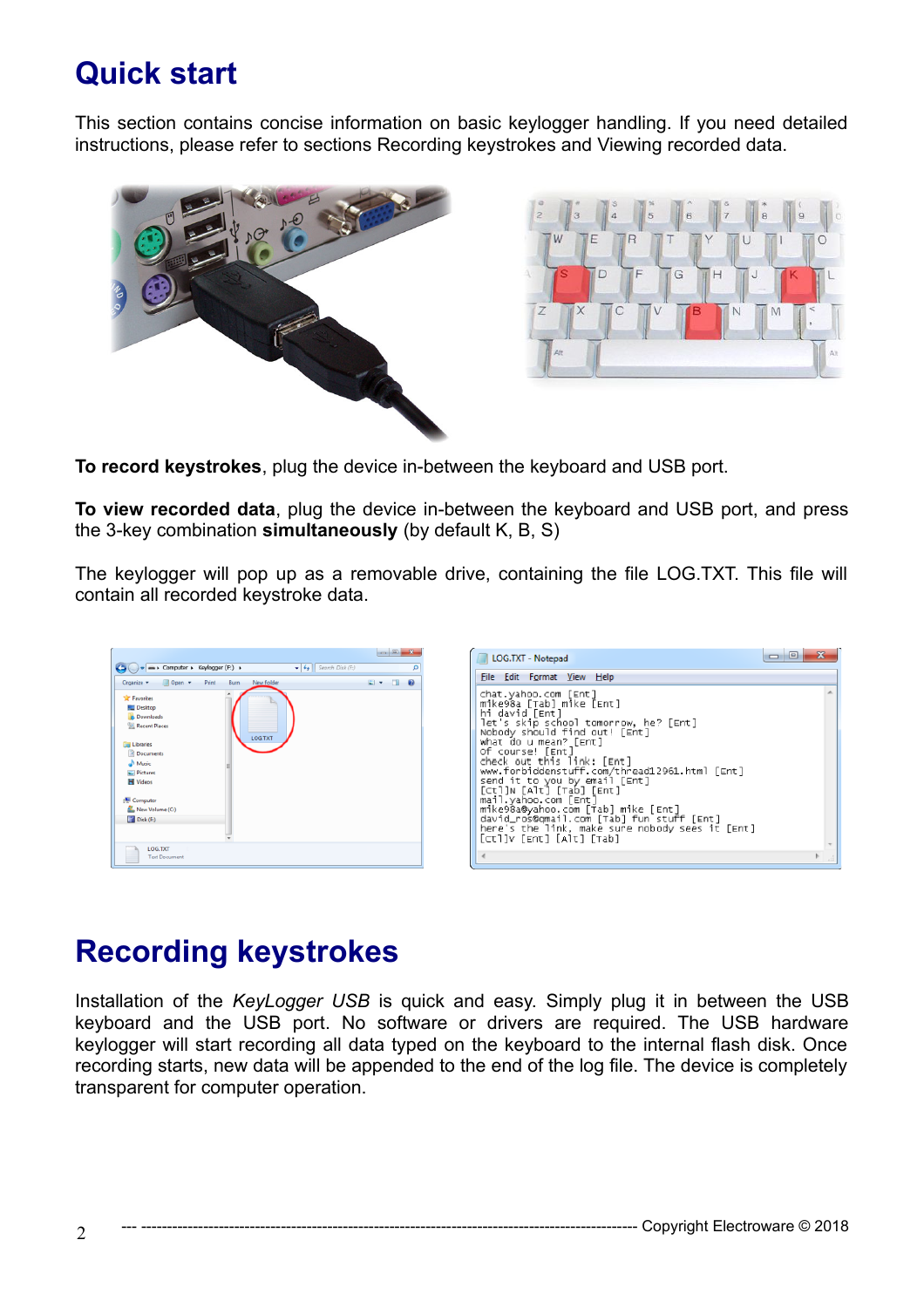

Note: If an external USB hub is being used, connect the keylogger between the hub and the USB keyboard.

## **Viewing recorded data**

Once keystroke data has been recorded, it may be retrieved on any computer with a USB port. This is done by switching to Flash Drive mode. The *KeyLogger USB* and keyboard should be connected in the same way, as during normal recording.



Each device has a built-in 3-key combination (by default K, B, S). Press these 3 keys **simultaneously** to trigger Flash Drive mode.

After a few seconds, the hardware keylogger will automatically get detected as a mass storage device. The operating system will use the standard built-in mass storage driver (*MS Windows 7* in the following examples).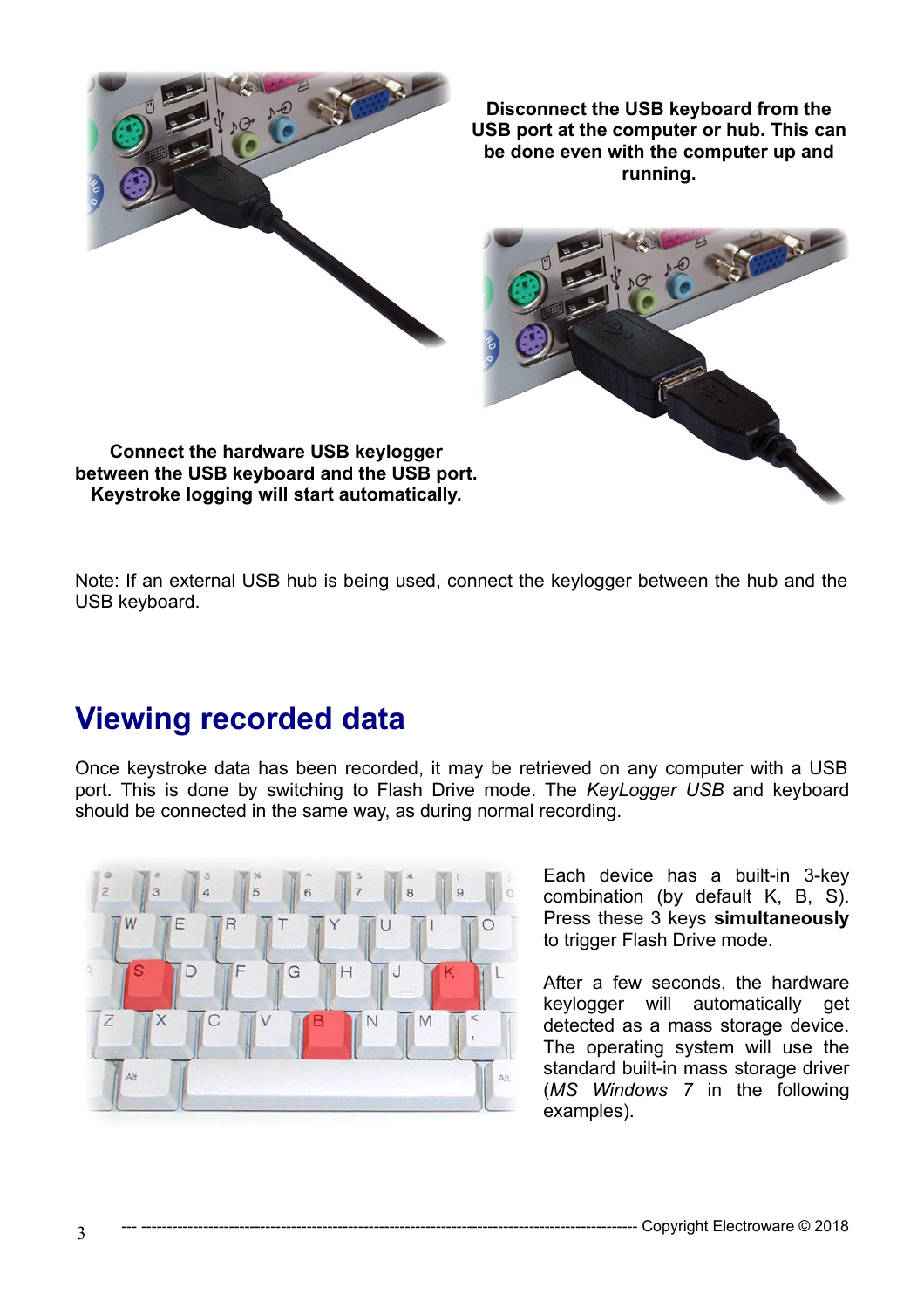



Depending on the drive letters available, the device will be visible as a new drive, for example F:. Use the systems file manager to browse this disk (for example *Explorer*). The keyboard will be disconnected and unavailable, so the mouse must be used to browse the disk.

The removable disk will contain the file LOG.TXT with a text log of all captured data. Keystroke data is formatted in the same as it would appear on the screen, with special keys in brackets ([Ent], [Esc], [Del] etc.). This file can be viewed and searched with any text editor, such as *Notepad* or *MS Word*.

During Flash Drive mode, the USB keyboard is inaccessible, and usually the mouse is the only operating device. Therefore it is a good idea to copy the file to the hard drive, and restore standard operation. Erasing and editing the file LOG.TXT is obsolete, because the flash disk has a huge memory worth of years of intensive typing.

Switching back to standard mode can be achieved by a safe software removal of the flash disk. Use the systems standard disk removal procedure. For *MS Windows*, left-click on the *Safe Removal* icon in the system tray and select the appropriate drive. Some systems will require to unplug the reconnect the keylogger.

Note: During the first switch to Flash Drive mode, the operating system can ask for drivers. In such case choose automatic driver installation (usually default option).

Note: While in Flash Drive mode, the USB keyboard is disabled. Use the mouse to operate the system. If mouse operation is dependent on the keyboard (i.e. wireless desktop or USB keyboard with mouse attached to it), connect the keyboard/mouse combo to a different USB port after switching to Flash Drive mode.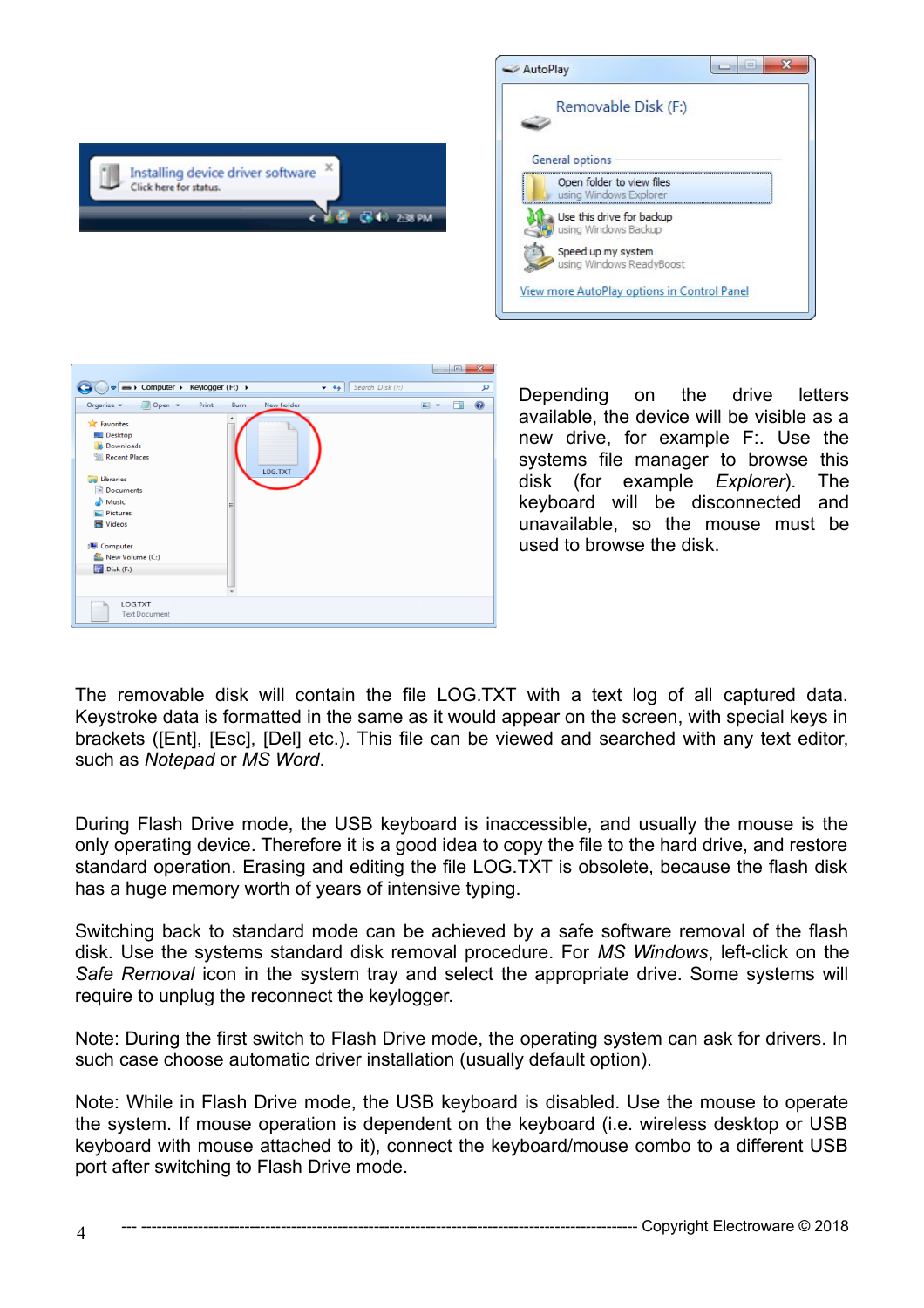# **Configuration options**

The *KeyLogger USB* may be configured through the file CONFIG.TXT, placed in the Flash Drive root folder. Use any text editor to prepare such a configuration file, containing the following text:

Password=KBS LogSpecialKeys=Medium DisableLogging=No



Copy this file to the root folder in Flash Drive mode. The new configuration will be loaded on next power-up.

The following list presents the most common configuration options. All variable and value strings are case insensitive.

**Password** sets the 3-key combination for triggering Flash Drive mode. Any three-letter key combination is allowed (sequence is irrelevant). The password setting is national-layout independent. Default value is *KBS*.

*LogSpecialKeys* sets the logging level for special keys, such as Enter, Escape, F1...F12 etc. Special keys are logged in brackets, i.e. [Ent]. Allowed values are *None* (only text is logged), *Medium* (text with basic function keys are logged), and *Full* (text with all special keys are logged). Default value is *Medium*.

**DisableLogging** allows to disable keystroke logging, however does not affect mode switching. Allowed values are *Yes* (logging disabled) and *No* (logging enabled). Default value is *No*.

**DisableLayout** allows disabling the currently loaded layout, without having to delete the layout file. Allowed values are *Yes* (layout disabled) and *No* (layout enabled, if present). Default is *No*.

**Encryption** enables flash disk encrypting. Encryption will ensure full confidentiality of the stored data, even if the device is physically tampered with. Allowed values are *Yes* (encryption enabled) and *No* (encryption disabled). Default is *No*.

Important: toggling the encryption setting will format the entire flash disk. All data will be lost, including the configuration and layout files!

An example configuration file contents is shown below:

Password=SVL LogSpecialKeys=Full

--- ------------------------------------------------------------------------------------------------ Copyright Electroware © 2018 5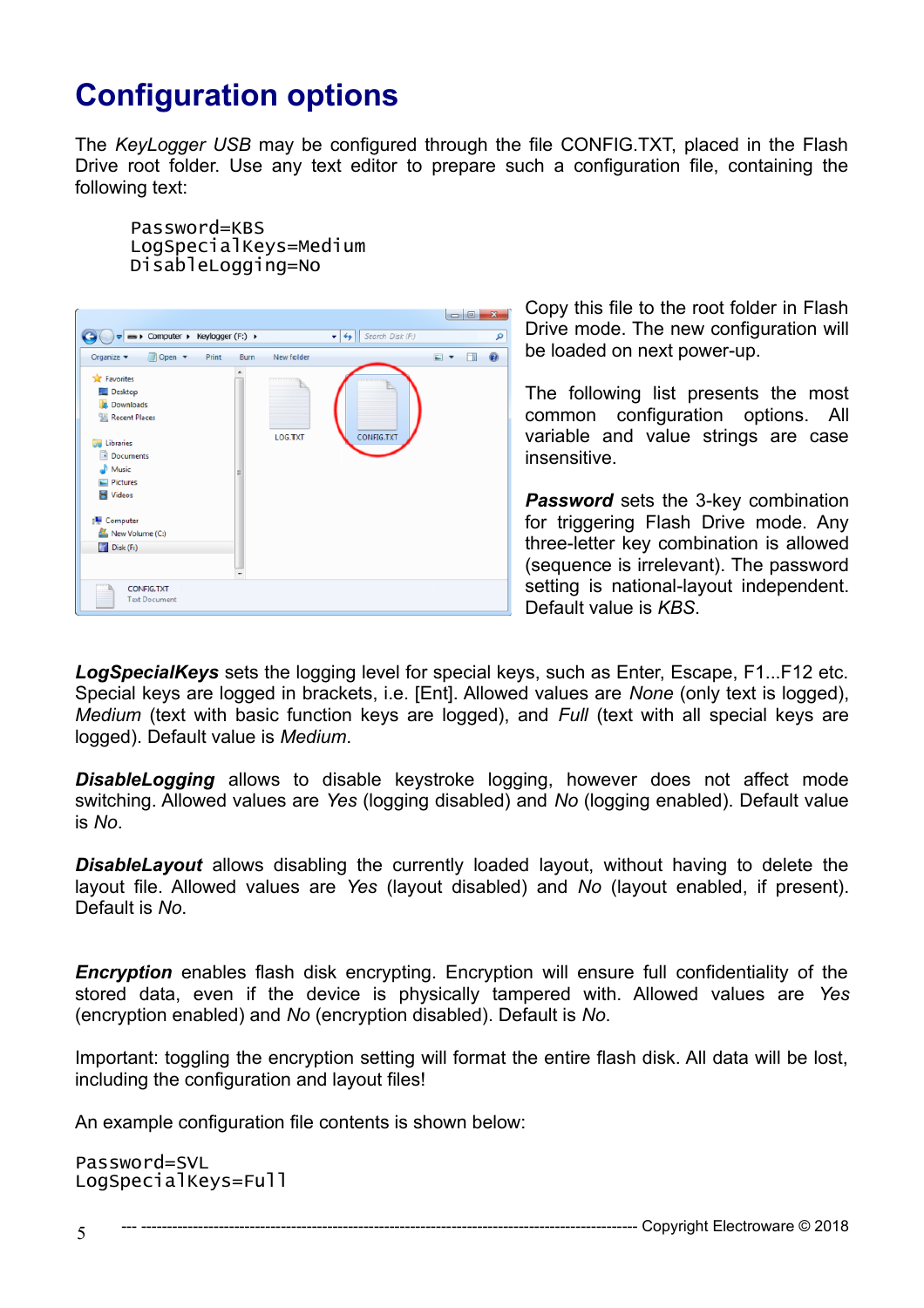### Encryption=Yes

A full list of available parameters with descriptions is available below.

### **Basic parameter list**

| <b>Parameter</b>      | <b>Values</b>                            | <b>Example</b>      | <b>Description</b>                                                           |
|-----------------------|------------------------------------------|---------------------|------------------------------------------------------------------------------|
| Password              | 3-character<br>password<br>(default KBS) | Password=SVL        | combination<br>Three-character<br>for<br>kev<br>activating Flash Drive mode. |
| <b>LogSpecialKeys</b> | <b>None</b><br>Medium (default)<br>Full  | LogSpecialKeys=Full | Special key logging level.                                                   |
| <b>DisableLogging</b> | Yes<br>No (default)                      | DisableLogging=Yes  | Keystroke logging disable flag.                                              |
| <b>DisableLayout</b>  | Yes<br>No (default)<br>Menu              | DisableLayout=Yes   | National layout disable flag (see section<br>National keyboard layouts).     |

#### **Advanced parameter list (use only when you know what you're doing!)**

| <b>Parameter</b>             | <b>Values</b>                                     | <b>Example</b>                  | <b>Description</b>                                                                                  |
|------------------------------|---------------------------------------------------|---------------------------------|-----------------------------------------------------------------------------------------------------|
| <b>Encryption</b>            | Yes<br>No (default)                               | Encryption=No                   | Flash drive encryption setting (caution:<br>changing this value will re-format the<br>flash drive). |
| <b>SupportReportProtocol</b> | Yes<br>No (default)                               | SupportReportProtocol<br>$=$ No | Report protocol support flag.                                                                       |
| <b>CheckShortFrame</b>       | Yes (default)<br>No.                              | CheckShortFrame=Yes             | Short frame check flag.                                                                             |
| <b>CheckModifierByte</b>     | Yes (default)<br>No.                              | CheckModifierByte=No            | Modifier byte check flag.                                                                           |
| <b>FrameFilter</b>           | Filter<br>value<br>0255,<br>(range<br>default 98) | FrameFilter=226                 | Frame filter value.                                                                                 |
| <b>KeyboardSpeed</b>         | Auto (default)<br>Full<br>Low                     | KeyboardSpeed=Auto              | USB keyboard speed setting.                                                                         |
| <b>CheckOverflow</b>         | Yes<br>No (default)                               | CheckOverflow=Yes               | Overflow check flag.                                                                                |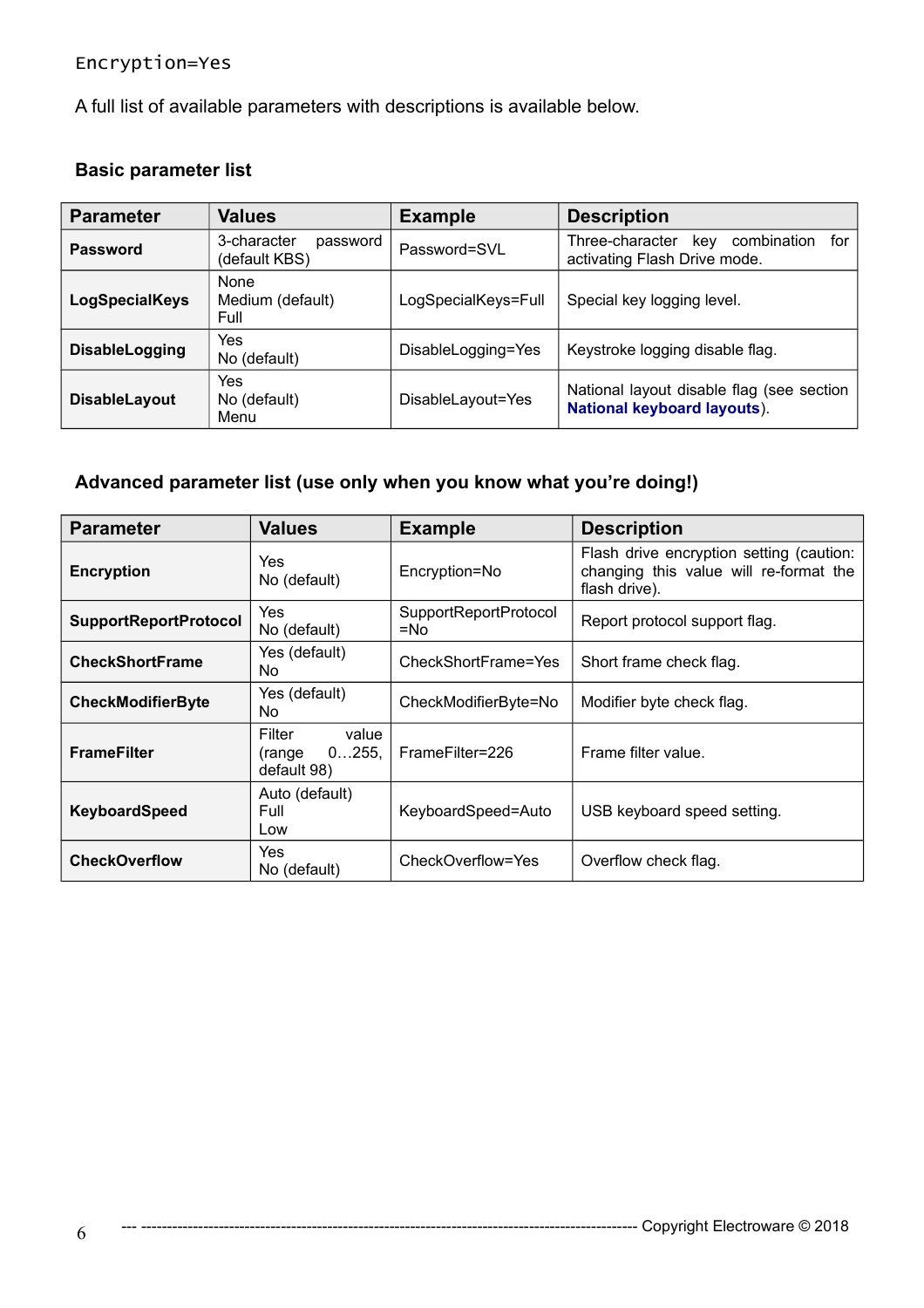### **National keyboard layouts**

It is possible to enable a national layout for language-adapted keyboards, such as French, German etc. This will allow national characters to get logged properly (including those with Alt Gr), such as ö, æ, ß, ó etc. The following example demonstrates the advantages of applying the German national layout.

**Text logged without layout Text logged with layout** *Kezlogger )PS-2 / USB= Keylogger (PS/2 & USB)*

|                                                                                                                                                                                           |               |            |                                               |                               |   | $\overline{\mathbf{x}}$ |
|-------------------------------------------------------------------------------------------------------------------------------------------------------------------------------------------|---------------|------------|-----------------------------------------------|-------------------------------|---|-------------------------|
| E > Computer > Keylogger (F:) >                                                                                                                                                           |               |            | Search Disk (F:)<br>$\mathbf{v}$ $\mathbf{v}$ |                               |   | م                       |
| Open +<br>Organize v                                                                                                                                                                      | Print<br>Burn | New folder |                                               | 릐<br>$\overline{\phantom{a}}$ | п | ⊛                       |
| <b>The Favorites</b><br>Desktop<br><b>Downloads</b><br><b>Recent Places</b><br>Libraries<br>Documents<br>Music<br>Pictures<br><b>H</b> Videos<br>Computer<br>New Volume (C:)<br>Disk (F:) | Ë             | LOG.TXT    | LAYOUT.USB                                    |                               |   |                         |
| LAYOUT.USB<br><b>Text Document</b>                                                                                                                                                        |               |            |                                               |                               |   |                         |

To enable a national layout, the appropriate layout file named LAYOUT.USB must be placed on the flash disks root folder. The file must be copied in Flash Drive mode. Layout files may be obtained from the device's internal memory where are stored as a zip archive.

To enable the layout, safely remove the flash disk. On power-up, the layout file will be loaded automatically.

# **Specifications**

**Power supply** – 4.5 V – 5.5 V DC (drawn from the USB port) **Power consumption** – 65 mA (0.33 W) **Keyboard support** – USB HID-compatible keyboard (Low-speed, Full-speed) **Maximum burst log speed** - 500 byte/s (approx.) **Maximum continuous log speed** - 100 byte/s (approx.) **Memory capacity** – 16MB to 2GB **Data retention** - 100 years **Maximum log read speed** – 150 kB/s **Dimensions inc. connectors (L x W x H)** - 53 mm x 20 mm x 12 mm (2.1" x 0.8" x 0.5")

All products come with 1 year warranty against manufacturer defects. Defect products must be shipped by the customer. All warranty repairs and delivery to the customer will be paid by the distributor.